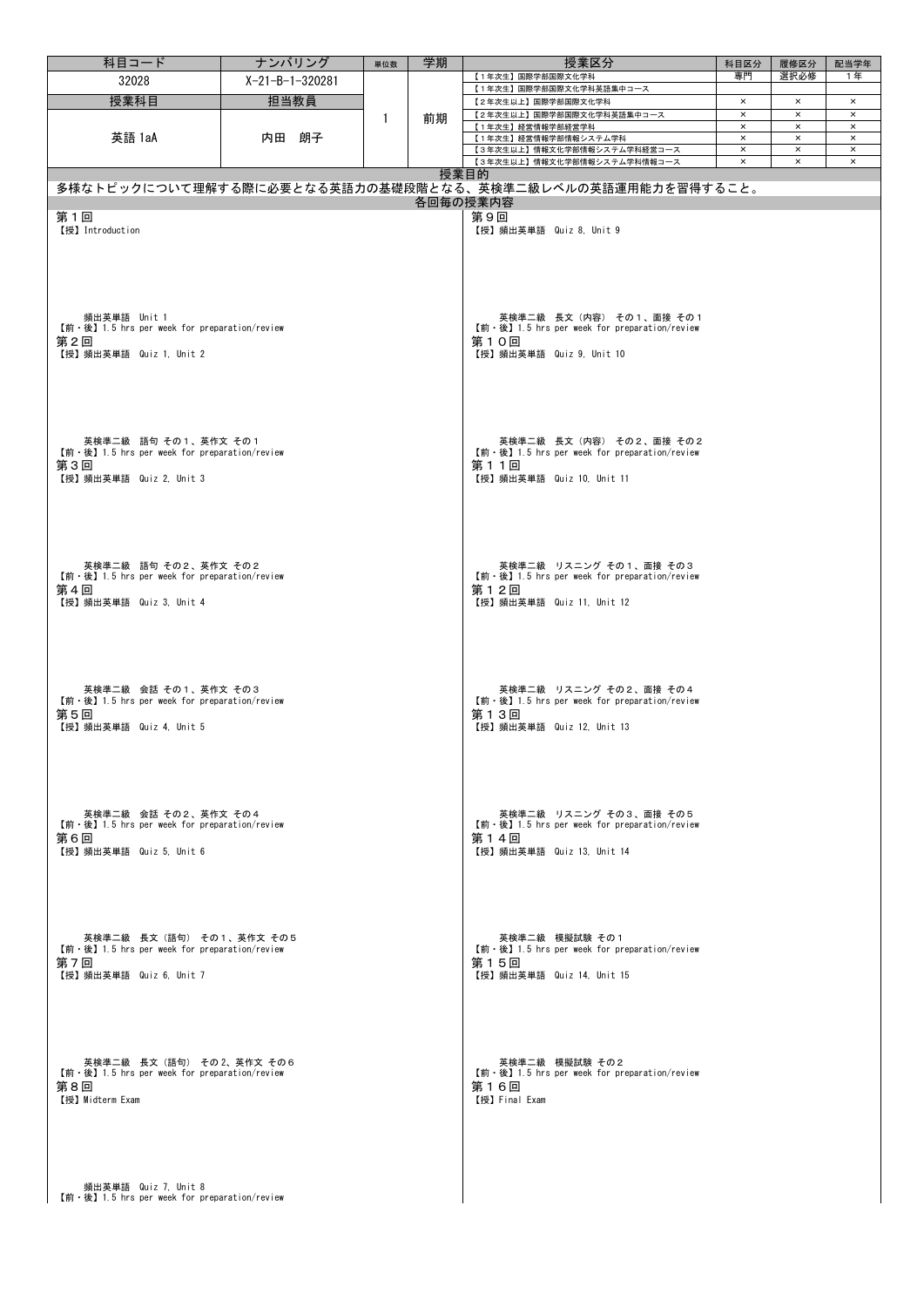|                                                                                              |       |       | 成績評価方法       |        |       |     |                         |
|----------------------------------------------------------------------------------------------|-------|-------|--------------|--------|-------|-----|-------------------------|
|                                                                                              | 知識 理解 | 思考·判断 | 関心・意欲        | 強調・指導力 | 発表・表現 | その他 | 評価割合(%)                 |
| 定期試験                                                                                         |       |       |              |        |       |     | 60                      |
| 小テスト・授業内レポート                                                                                 |       |       |              |        |       |     | 30                      |
| 宿題・授業外レポート                                                                                   |       |       |              |        |       |     |                         |
| 授業態度・授業への参加                                                                                  |       |       |              |        |       |     | 10                      |
| 成果発表 (口頭·実技)                                                                                 |       |       |              |        |       |     |                         |
| 演習                                                                                           |       |       |              |        |       |     |                         |
| その他                                                                                          |       |       |              |        |       |     |                         |
| *Quizは授業内に採点・解説を行う。                                                                          |       |       |              |        |       |     |                         |
| *ポータルサイトや掲示にて模範解答等を公表する。                                                                     |       |       |              |        |       |     |                         |
|                                                                                              |       |       | 教科書参考書       |        |       |     |                         |
| 『TOEIC® L&R Test スコア 400-500/英検準 2 級レベル 頻出英単語 300 精選』西谷 恒志、Barbara Yamashita 著/株式会社音羽書房 鶴見書店 |       |       |              |        |       |     |                         |
|                                                                                              |       |       | 受講に当たっての留意事項 |        |       |     |                         |
|                                                                                              |       |       |              |        |       |     |                         |
|                                                                                              |       |       | 学習到達目標       |        |       |     |                         |
| 英検準二級合格レベルの英語運用能力を身につけること。                                                                   |       |       |              |        |       |     |                         |
|                                                                                              |       |       | <b>JABEE</b> |        |       |     |                         |
|                                                                                              |       |       |              |        |       |     |                         |
|                                                                                              |       |       |              |        |       |     | 【授】: 授業内容【前・後】: 事前・事後学習 |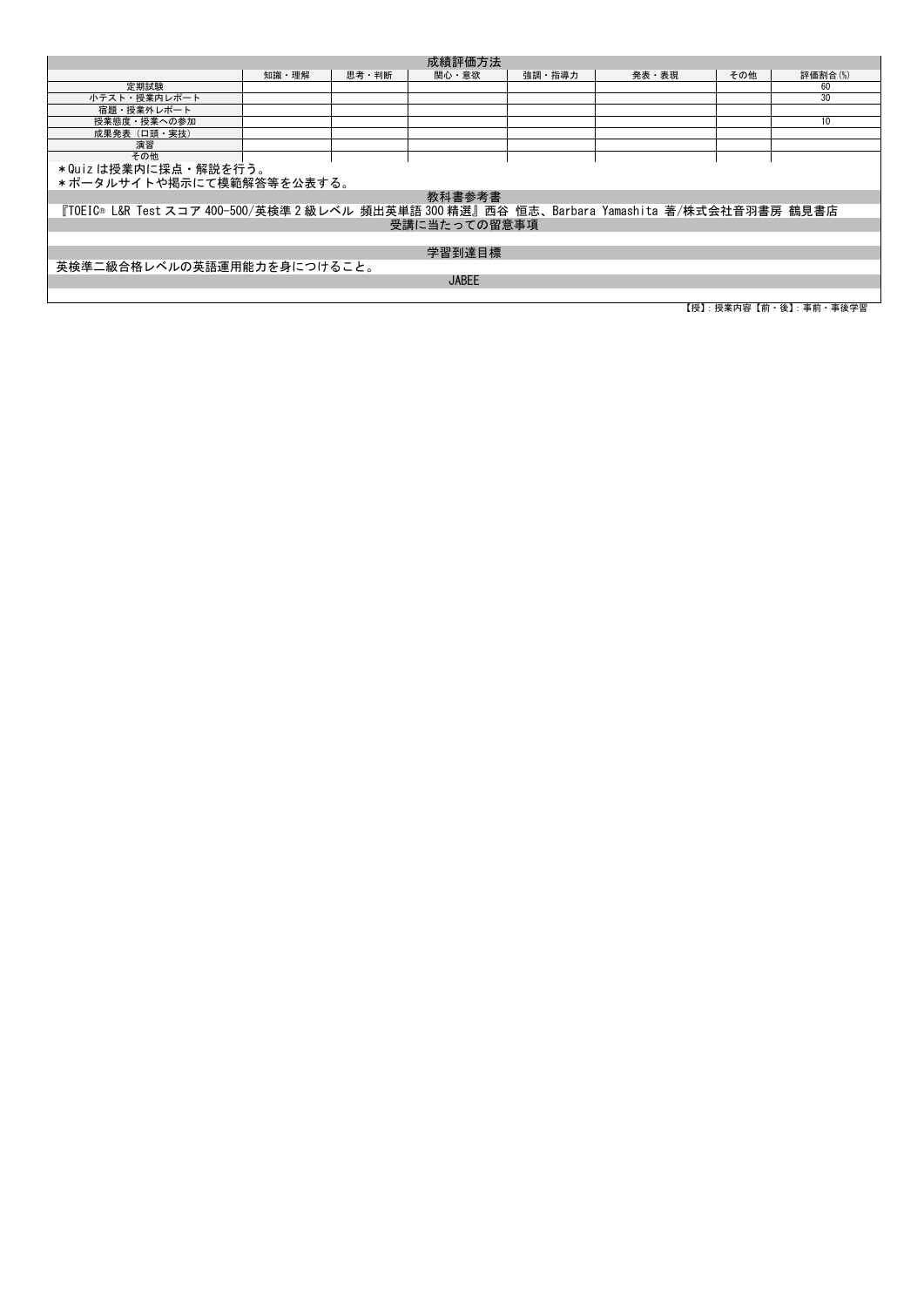| 【1年次生】国際学部国際文化学科<br>$X-21-B-1-320281$<br>32028<br>【1年次生】国際学部国際文化学科英語集中コース<br>担当教員<br>授業科目<br>$\times$<br>$\times$<br>$\times$<br>【2年次生以上】国際学部国際文化学科<br>【2年次生以上】国際学部国際文化学科英語集中コース<br>$\pmb{\times}$<br>$\times$<br>$\times$<br>前期<br>1<br>$\pmb{\times}$<br>$\boldsymbol{\mathsf{x}}$<br>【1年次生】経営情報学部経営学科<br>$\times$<br>英語 1aB<br>$\times$<br>$\times$<br>山内<br>ダーリーン<br>【1年次生】経営情報学部情報システム学科<br>$\times$<br>$\times$<br>【3年次生以上】情報文化学部情報システム学科経営コース<br>$\times$<br>$\times$<br>【3年次生以上】情報文化学部情報システム学科情報コース<br>$\times$<br>$\times$<br>$\times$<br>授業目的<br>This course is will introduce tactics and skills useful for success in English Proficiency tests such as TOEIC and Eiken. Working in<br>pairs, groups as well as individually students will actively engage with important international issues using English as the medium<br>of communication honing their listening and reading skills in English while at the same time improving their critical thinking skills.<br>Students will be encouraged to express their thoughts and opinions in English on a variety of issues. Through active participation<br>in classroom activities students will have an opportunity to increase their vocabulary and improve their reading, writing, listening,<br>as well as discussion, research and presentation skills.<br>高度な語学運用能力の基礎を築きます<br>各回毎の授業内容<br>第9回<br>第1回<br>【授】Introduction<br>【授】Unit 7 Vocabulary tactics part 1<br>【前・後】授業中に学習したテキストの該当箇所を読み直しておくこと (必要時間:2時間)。ま<br>【前・後】授業中に学習したテキストの該当箇所を読み直しておくこと(必要時間:2時間)。ま<br>た次回の授業で取り上げる箇所をあらかじめ熟読しておくこと(必要時間:2時間)。<br>た次回の授業で取り上げる箇所をあらかじめ熟読しておくこと(必要時間:2時間)。<br>第10回<br>第2回<br>【授】 Unit 1 Reading Tactics part 1<br>【授】 Unit 8 Vocabulary tactics part 2<br>【前・後】授業中に学習したテキストの該当箇所を読み直しておくこと(必要時間:2時間)。ま<br>【前・後】授業中に学習したテキストの該当箇所を読み直しておくこと(必要時間:2時間)。ま<br>た次回の授業で取り上げる箇所をあらかじめ熟読しておくこと(必要時間:2時間)。<br>た次回の授業で取り上げる箇所をあらかじめ熟読しておくこと(必要時間: 2時間)。<br>第3回<br>第11回<br>【授】Unit 2 Reading Tactics part 2<br>【授】Unit 9 Vocabulary tactics part 3<br>【前·後】授業中に学習したテキストの該当箇所を読み直しておくこと(必要時間:2時間)。ま<br>【前・後】授業中に学習したテキストの該当箇所を読み直しておくこと(必要時間:2時間)。ま<br>た次回の授業で取り上げる箇所をあらかじめ熟読しておくこと(必要時間:2時間)。<br>た次回の授業で取り上げる箇所をあらかじめ熟読しておくこと(必要時間: 2時間)。<br>第4回<br>第12回<br>【授】Unit 3 Reading Tactics part 3<br>【授】 Unit 10 Test taking tactics part 1<br>【前・後】授業中に学習したテキストの該当箇所を読み直しておくこと(必要時間:2時間)。ま<br>【前・後】授業中に学習したテキストの該当箇所を読み直しておくこと(必要時間: 2時間)。ま<br>た次回の授業で取り上げる箇所をあらかじめ熟読しておくこと(必要時間: 2時間)。<br>た次回の授業で取り上げる箇所をあらかじめ熟読しておくこと(必要時間:2時間)。<br>第5回<br>第13回<br>【授】Unit 4 Listening tactics part 1<br>【授】Unit 11 Test taking tactics part 2<br>【前・後】授業中に学習したテキストの該当箇所を読み直しておくこと (必要時間:2時間)。ま<br>【前・後】授業中に学習したテキストの該当箇所を読み直しておくこと(必要時間:2時間)。ま<br>た次回の授業で取り上げる箇所をあらかじめ熟読しておくこと(必要時間:2時間)。<br>た次回の授業で取り上げる箇所をあらかじめ熟読しておくこと(必要時間: 2時間)。<br>第6回<br>第14回<br>【授】Unit 5 Listening tactics part 2<br>【授】Unit 12 Test taking tactics part 3<br>【前・後】授業中に学習したテキストの該当箇所を読み直しておくこと (必要時間:2時間)。ま<br>【前・後】授業中に学習したテキストの該当箇所を読み直しておくこと(必要時間:2時間)。ま<br>た次回の授業で取り上げる箇所をあらかじめ熟読しておくこと(必要時間:2時間)。<br>た次回の授業で取り上げる箇所をあらかじめ熟読しておくこと(必要時間: 2時間)。<br>第7回<br>第15回<br>【授】Review<br>【授】Unit 6 Listening tactics part 3<br>【前・後】授業中に学習したテキストの該当箇所を読み直しておくこと (必要時間:2時間)。ま<br>【前・後】授業中に学習したテキストの該当箇所を読み直しておくこと(必要時間:2時間)。ま<br>た次回の授業で取り上げる箇所をあらかじめ熟読しておくこと(必要時間:2時間)。<br>た次回の授業で取り上げる箇所をあらかじめ熟読しておくこと(必要時間:2時間)。<br>第8回<br>第16回<br>【授】Midterm Examination<br>【授】Final Examination<br>【前·後】授業中に学習したテキストの該当箇所を読み直しておくこと(必要時間:2時間)。ま<br>た次回の授業で取り上げる箇所をあらかじめ熟読しておくこと(必要時間:2時間)。<br>成績評価方法<br>関心・意欲<br>知識・理解<br>思考・判断<br>強調・指導力<br>発表・表現<br>その他<br>評価割合(%)<br>定期試験<br>小テスト・授業内レポート<br>宿題・授業外レポート<br>授業態度・授業への参加<br>成果発表(口頭・実技)<br>演習<br>その他<br>Midterm<br>Attendance/Class Participation/ weekly quizzes 50%<br>Examination/Final Examination 50%<br>口実試験の成果や問題点を説明します<br>教科書参考書<br>Patricia Ackert and Linda Lee, Reading and Vocabulary Development 2 Thoughts and Notions Second Edition (Thomson Heinle) ISBN:1-4130-0498-9<br>Additionally the instructor will distribute other materials as necessary.<br>受講に当たっての留意事項<br>Working in pairs, groups as well as individually students will actively engage with important international issues using English as<br>the medium of communication honing their listening, and reading skills in English while at the same time improving their critical thinking<br>skills. Students will be encouraged to express their thoughts and opinions in English on a variety of issues. The students who attend<br>and participate in this class will be very successful. As there will be weekly quizzes students are expected to study for at least 90<br>minutes each week.<br>学習到達目標<br>This course is will introduce tactics and skills useful for success in English Proficiency tests such as TOEIC and Eiken.<br>The main<br>objectives of this course are to improve students' listening, and reading skills through the exposure to authentic content. While gaining<br>skills necessary test taking skill, students will be given the opportunity to learn through English about various international issues<br>allowing them to understand and appreciate the importance of the role English holds in Global Communication. The purpose of this class<br>is to introduce various types of media in English while at the same time allowing students to improve their English language acquisition | skills | 科目コード | ナンバリング | 単位数 | 学期 |  | 授業区分 |  | 科目区分 | 履修区分 | 配当学年 |  |
|----------------------------------------------------------------------------------------------------------------------------------------------------------------------------------------------------------------------------------------------------------------------------------------------------------------------------------------------------------------------------------------------------------------------------------------------------------------------------------------------------------------------------------------------------------------------------------------------------------------------------------------------------------------------------------------------------------------------------------------------------------------------------------------------------------------------------------------------------------------------------------------------------------------------------------------------------------------------------------------------------------------------------------------------------------------------------------------------------------------------------------------------------------------------------------------------------------------------------------------------------------------------------------------------------------------------------------------------------------------------------------------------------------------------------------------------------------------------------------------------------------------------------------------------------------------------------------------------------------------------------------------------------------------------------------------------------------------------------------------------------------------------------------------------------------------------------------------------------------------------------------------------------------------------------------------------------------------------------------------------------------------------------------------------------------------------------------------------------------------------------------------------------------------------------------------------------------------------------------------------------------------------------------------------------------------------------------------------------------------------------------------------------------------------------------------------------------------------------------------------------------------------------------------------------------------------------------------------------------------------------------------------------------------------------------------------------------------------------------------------------------------------------------------------------------------------------------------------------------------------------------------------------------------------------------------------------------------------------------------------------------------------------------------------------------------------------------------------------------------------------------------------------------------------------------------------------------------------------------------------------------------------------------------------------------------------------------------------------------------------------------------------------------------------------------------------------------------------------------------------------------------------------------------------------------------------------------------------------------------------------------------------------------------------------------------------------------------------------------------------------------------------------------------------------------------------------------------------------------------------------------------------------------------------------------------------------------------------------------------------------------------------------------------------------------------------------------------------------------------------------------------------------------------------------------------------------------------------------------------------------------------------------------------------------------------------------------------------------------------------------------------------------------------------------------------------------------------------------------------------------------------------------------------------------------------------------------------------------------------------------------------------------------------------------------------------------------------------------------------------------------------------------------------------------------------------------------------------------------------------------------------------------------------------------------------------------------------------------------------------------------------------------------------------------------------------------------------------------------------------------------------------------------------------------------------------------------------------------------------------------------------------------------------------------------------------------------------------------------------|--------|-------|--------|-----|----|--|------|--|------|------|------|--|
|                                                                                                                                                                                                                                                                                                                                                                                                                                                                                                                                                                                                                                                                                                                                                                                                                                                                                                                                                                                                                                                                                                                                                                                                                                                                                                                                                                                                                                                                                                                                                                                                                                                                                                                                                                                                                                                                                                                                                                                                                                                                                                                                                                                                                                                                                                                                                                                                                                                                                                                                                                                                                                                                                                                                                                                                                                                                                                                                                                                                                                                                                                                                                                                                                                                                                                                                                                                                                                                                                                                                                                                                                                                                                                                                                                                                                                                                                                                                                                                                                                                                                                                                                                                                                                                                                                                                                                                                                                                                                                                                                                                                                                                                                                                                                                                                                                                                                                                                                                                                                                                                                                                                                                                                                                                                                                                                                                |        |       |        |     |    |  |      |  | 専門   | 選択必修 | 1年   |  |
|                                                                                                                                                                                                                                                                                                                                                                                                                                                                                                                                                                                                                                                                                                                                                                                                                                                                                                                                                                                                                                                                                                                                                                                                                                                                                                                                                                                                                                                                                                                                                                                                                                                                                                                                                                                                                                                                                                                                                                                                                                                                                                                                                                                                                                                                                                                                                                                                                                                                                                                                                                                                                                                                                                                                                                                                                                                                                                                                                                                                                                                                                                                                                                                                                                                                                                                                                                                                                                                                                                                                                                                                                                                                                                                                                                                                                                                                                                                                                                                                                                                                                                                                                                                                                                                                                                                                                                                                                                                                                                                                                                                                                                                                                                                                                                                                                                                                                                                                                                                                                                                                                                                                                                                                                                                                                                                                                                |        |       |        |     |    |  |      |  |      |      |      |  |
|                                                                                                                                                                                                                                                                                                                                                                                                                                                                                                                                                                                                                                                                                                                                                                                                                                                                                                                                                                                                                                                                                                                                                                                                                                                                                                                                                                                                                                                                                                                                                                                                                                                                                                                                                                                                                                                                                                                                                                                                                                                                                                                                                                                                                                                                                                                                                                                                                                                                                                                                                                                                                                                                                                                                                                                                                                                                                                                                                                                                                                                                                                                                                                                                                                                                                                                                                                                                                                                                                                                                                                                                                                                                                                                                                                                                                                                                                                                                                                                                                                                                                                                                                                                                                                                                                                                                                                                                                                                                                                                                                                                                                                                                                                                                                                                                                                                                                                                                                                                                                                                                                                                                                                                                                                                                                                                                                                |        |       |        |     |    |  |      |  |      |      |      |  |
|                                                                                                                                                                                                                                                                                                                                                                                                                                                                                                                                                                                                                                                                                                                                                                                                                                                                                                                                                                                                                                                                                                                                                                                                                                                                                                                                                                                                                                                                                                                                                                                                                                                                                                                                                                                                                                                                                                                                                                                                                                                                                                                                                                                                                                                                                                                                                                                                                                                                                                                                                                                                                                                                                                                                                                                                                                                                                                                                                                                                                                                                                                                                                                                                                                                                                                                                                                                                                                                                                                                                                                                                                                                                                                                                                                                                                                                                                                                                                                                                                                                                                                                                                                                                                                                                                                                                                                                                                                                                                                                                                                                                                                                                                                                                                                                                                                                                                                                                                                                                                                                                                                                                                                                                                                                                                                                                                                |        |       |        |     |    |  |      |  |      |      |      |  |
|                                                                                                                                                                                                                                                                                                                                                                                                                                                                                                                                                                                                                                                                                                                                                                                                                                                                                                                                                                                                                                                                                                                                                                                                                                                                                                                                                                                                                                                                                                                                                                                                                                                                                                                                                                                                                                                                                                                                                                                                                                                                                                                                                                                                                                                                                                                                                                                                                                                                                                                                                                                                                                                                                                                                                                                                                                                                                                                                                                                                                                                                                                                                                                                                                                                                                                                                                                                                                                                                                                                                                                                                                                                                                                                                                                                                                                                                                                                                                                                                                                                                                                                                                                                                                                                                                                                                                                                                                                                                                                                                                                                                                                                                                                                                                                                                                                                                                                                                                                                                                                                                                                                                                                                                                                                                                                                                                                |        |       |        |     |    |  |      |  |      |      |      |  |
|                                                                                                                                                                                                                                                                                                                                                                                                                                                                                                                                                                                                                                                                                                                                                                                                                                                                                                                                                                                                                                                                                                                                                                                                                                                                                                                                                                                                                                                                                                                                                                                                                                                                                                                                                                                                                                                                                                                                                                                                                                                                                                                                                                                                                                                                                                                                                                                                                                                                                                                                                                                                                                                                                                                                                                                                                                                                                                                                                                                                                                                                                                                                                                                                                                                                                                                                                                                                                                                                                                                                                                                                                                                                                                                                                                                                                                                                                                                                                                                                                                                                                                                                                                                                                                                                                                                                                                                                                                                                                                                                                                                                                                                                                                                                                                                                                                                                                                                                                                                                                                                                                                                                                                                                                                                                                                                                                                |        |       |        |     |    |  |      |  |      |      |      |  |
|                                                                                                                                                                                                                                                                                                                                                                                                                                                                                                                                                                                                                                                                                                                                                                                                                                                                                                                                                                                                                                                                                                                                                                                                                                                                                                                                                                                                                                                                                                                                                                                                                                                                                                                                                                                                                                                                                                                                                                                                                                                                                                                                                                                                                                                                                                                                                                                                                                                                                                                                                                                                                                                                                                                                                                                                                                                                                                                                                                                                                                                                                                                                                                                                                                                                                                                                                                                                                                                                                                                                                                                                                                                                                                                                                                                                                                                                                                                                                                                                                                                                                                                                                                                                                                                                                                                                                                                                                                                                                                                                                                                                                                                                                                                                                                                                                                                                                                                                                                                                                                                                                                                                                                                                                                                                                                                                                                |        |       |        |     |    |  |      |  |      |      |      |  |
|                                                                                                                                                                                                                                                                                                                                                                                                                                                                                                                                                                                                                                                                                                                                                                                                                                                                                                                                                                                                                                                                                                                                                                                                                                                                                                                                                                                                                                                                                                                                                                                                                                                                                                                                                                                                                                                                                                                                                                                                                                                                                                                                                                                                                                                                                                                                                                                                                                                                                                                                                                                                                                                                                                                                                                                                                                                                                                                                                                                                                                                                                                                                                                                                                                                                                                                                                                                                                                                                                                                                                                                                                                                                                                                                                                                                                                                                                                                                                                                                                                                                                                                                                                                                                                                                                                                                                                                                                                                                                                                                                                                                                                                                                                                                                                                                                                                                                                                                                                                                                                                                                                                                                                                                                                                                                                                                                                |        |       |        |     |    |  |      |  |      |      |      |  |
|                                                                                                                                                                                                                                                                                                                                                                                                                                                                                                                                                                                                                                                                                                                                                                                                                                                                                                                                                                                                                                                                                                                                                                                                                                                                                                                                                                                                                                                                                                                                                                                                                                                                                                                                                                                                                                                                                                                                                                                                                                                                                                                                                                                                                                                                                                                                                                                                                                                                                                                                                                                                                                                                                                                                                                                                                                                                                                                                                                                                                                                                                                                                                                                                                                                                                                                                                                                                                                                                                                                                                                                                                                                                                                                                                                                                                                                                                                                                                                                                                                                                                                                                                                                                                                                                                                                                                                                                                                                                                                                                                                                                                                                                                                                                                                                                                                                                                                                                                                                                                                                                                                                                                                                                                                                                                                                                                                |        |       |        |     |    |  |      |  |      |      |      |  |
|                                                                                                                                                                                                                                                                                                                                                                                                                                                                                                                                                                                                                                                                                                                                                                                                                                                                                                                                                                                                                                                                                                                                                                                                                                                                                                                                                                                                                                                                                                                                                                                                                                                                                                                                                                                                                                                                                                                                                                                                                                                                                                                                                                                                                                                                                                                                                                                                                                                                                                                                                                                                                                                                                                                                                                                                                                                                                                                                                                                                                                                                                                                                                                                                                                                                                                                                                                                                                                                                                                                                                                                                                                                                                                                                                                                                                                                                                                                                                                                                                                                                                                                                                                                                                                                                                                                                                                                                                                                                                                                                                                                                                                                                                                                                                                                                                                                                                                                                                                                                                                                                                                                                                                                                                                                                                                                                                                |        |       |        |     |    |  |      |  |      |      |      |  |
|                                                                                                                                                                                                                                                                                                                                                                                                                                                                                                                                                                                                                                                                                                                                                                                                                                                                                                                                                                                                                                                                                                                                                                                                                                                                                                                                                                                                                                                                                                                                                                                                                                                                                                                                                                                                                                                                                                                                                                                                                                                                                                                                                                                                                                                                                                                                                                                                                                                                                                                                                                                                                                                                                                                                                                                                                                                                                                                                                                                                                                                                                                                                                                                                                                                                                                                                                                                                                                                                                                                                                                                                                                                                                                                                                                                                                                                                                                                                                                                                                                                                                                                                                                                                                                                                                                                                                                                                                                                                                                                                                                                                                                                                                                                                                                                                                                                                                                                                                                                                                                                                                                                                                                                                                                                                                                                                                                |        |       |        |     |    |  |      |  |      |      |      |  |
|                                                                                                                                                                                                                                                                                                                                                                                                                                                                                                                                                                                                                                                                                                                                                                                                                                                                                                                                                                                                                                                                                                                                                                                                                                                                                                                                                                                                                                                                                                                                                                                                                                                                                                                                                                                                                                                                                                                                                                                                                                                                                                                                                                                                                                                                                                                                                                                                                                                                                                                                                                                                                                                                                                                                                                                                                                                                                                                                                                                                                                                                                                                                                                                                                                                                                                                                                                                                                                                                                                                                                                                                                                                                                                                                                                                                                                                                                                                                                                                                                                                                                                                                                                                                                                                                                                                                                                                                                                                                                                                                                                                                                                                                                                                                                                                                                                                                                                                                                                                                                                                                                                                                                                                                                                                                                                                                                                |        |       |        |     |    |  |      |  |      |      |      |  |
|                                                                                                                                                                                                                                                                                                                                                                                                                                                                                                                                                                                                                                                                                                                                                                                                                                                                                                                                                                                                                                                                                                                                                                                                                                                                                                                                                                                                                                                                                                                                                                                                                                                                                                                                                                                                                                                                                                                                                                                                                                                                                                                                                                                                                                                                                                                                                                                                                                                                                                                                                                                                                                                                                                                                                                                                                                                                                                                                                                                                                                                                                                                                                                                                                                                                                                                                                                                                                                                                                                                                                                                                                                                                                                                                                                                                                                                                                                                                                                                                                                                                                                                                                                                                                                                                                                                                                                                                                                                                                                                                                                                                                                                                                                                                                                                                                                                                                                                                                                                                                                                                                                                                                                                                                                                                                                                                                                |        |       |        |     |    |  |      |  |      |      |      |  |
|                                                                                                                                                                                                                                                                                                                                                                                                                                                                                                                                                                                                                                                                                                                                                                                                                                                                                                                                                                                                                                                                                                                                                                                                                                                                                                                                                                                                                                                                                                                                                                                                                                                                                                                                                                                                                                                                                                                                                                                                                                                                                                                                                                                                                                                                                                                                                                                                                                                                                                                                                                                                                                                                                                                                                                                                                                                                                                                                                                                                                                                                                                                                                                                                                                                                                                                                                                                                                                                                                                                                                                                                                                                                                                                                                                                                                                                                                                                                                                                                                                                                                                                                                                                                                                                                                                                                                                                                                                                                                                                                                                                                                                                                                                                                                                                                                                                                                                                                                                                                                                                                                                                                                                                                                                                                                                                                                                |        |       |        |     |    |  |      |  |      |      |      |  |
|                                                                                                                                                                                                                                                                                                                                                                                                                                                                                                                                                                                                                                                                                                                                                                                                                                                                                                                                                                                                                                                                                                                                                                                                                                                                                                                                                                                                                                                                                                                                                                                                                                                                                                                                                                                                                                                                                                                                                                                                                                                                                                                                                                                                                                                                                                                                                                                                                                                                                                                                                                                                                                                                                                                                                                                                                                                                                                                                                                                                                                                                                                                                                                                                                                                                                                                                                                                                                                                                                                                                                                                                                                                                                                                                                                                                                                                                                                                                                                                                                                                                                                                                                                                                                                                                                                                                                                                                                                                                                                                                                                                                                                                                                                                                                                                                                                                                                                                                                                                                                                                                                                                                                                                                                                                                                                                                                                |        |       |        |     |    |  |      |  |      |      |      |  |
|                                                                                                                                                                                                                                                                                                                                                                                                                                                                                                                                                                                                                                                                                                                                                                                                                                                                                                                                                                                                                                                                                                                                                                                                                                                                                                                                                                                                                                                                                                                                                                                                                                                                                                                                                                                                                                                                                                                                                                                                                                                                                                                                                                                                                                                                                                                                                                                                                                                                                                                                                                                                                                                                                                                                                                                                                                                                                                                                                                                                                                                                                                                                                                                                                                                                                                                                                                                                                                                                                                                                                                                                                                                                                                                                                                                                                                                                                                                                                                                                                                                                                                                                                                                                                                                                                                                                                                                                                                                                                                                                                                                                                                                                                                                                                                                                                                                                                                                                                                                                                                                                                                                                                                                                                                                                                                                                                                |        |       |        |     |    |  |      |  |      |      |      |  |
|                                                                                                                                                                                                                                                                                                                                                                                                                                                                                                                                                                                                                                                                                                                                                                                                                                                                                                                                                                                                                                                                                                                                                                                                                                                                                                                                                                                                                                                                                                                                                                                                                                                                                                                                                                                                                                                                                                                                                                                                                                                                                                                                                                                                                                                                                                                                                                                                                                                                                                                                                                                                                                                                                                                                                                                                                                                                                                                                                                                                                                                                                                                                                                                                                                                                                                                                                                                                                                                                                                                                                                                                                                                                                                                                                                                                                                                                                                                                                                                                                                                                                                                                                                                                                                                                                                                                                                                                                                                                                                                                                                                                                                                                                                                                                                                                                                                                                                                                                                                                                                                                                                                                                                                                                                                                                                                                                                |        |       |        |     |    |  |      |  |      |      |      |  |
|                                                                                                                                                                                                                                                                                                                                                                                                                                                                                                                                                                                                                                                                                                                                                                                                                                                                                                                                                                                                                                                                                                                                                                                                                                                                                                                                                                                                                                                                                                                                                                                                                                                                                                                                                                                                                                                                                                                                                                                                                                                                                                                                                                                                                                                                                                                                                                                                                                                                                                                                                                                                                                                                                                                                                                                                                                                                                                                                                                                                                                                                                                                                                                                                                                                                                                                                                                                                                                                                                                                                                                                                                                                                                                                                                                                                                                                                                                                                                                                                                                                                                                                                                                                                                                                                                                                                                                                                                                                                                                                                                                                                                                                                                                                                                                                                                                                                                                                                                                                                                                                                                                                                                                                                                                                                                                                                                                |        |       |        |     |    |  |      |  |      |      |      |  |
|                                                                                                                                                                                                                                                                                                                                                                                                                                                                                                                                                                                                                                                                                                                                                                                                                                                                                                                                                                                                                                                                                                                                                                                                                                                                                                                                                                                                                                                                                                                                                                                                                                                                                                                                                                                                                                                                                                                                                                                                                                                                                                                                                                                                                                                                                                                                                                                                                                                                                                                                                                                                                                                                                                                                                                                                                                                                                                                                                                                                                                                                                                                                                                                                                                                                                                                                                                                                                                                                                                                                                                                                                                                                                                                                                                                                                                                                                                                                                                                                                                                                                                                                                                                                                                                                                                                                                                                                                                                                                                                                                                                                                                                                                                                                                                                                                                                                                                                                                                                                                                                                                                                                                                                                                                                                                                                                                                |        |       |        |     |    |  |      |  |      |      |      |  |
|                                                                                                                                                                                                                                                                                                                                                                                                                                                                                                                                                                                                                                                                                                                                                                                                                                                                                                                                                                                                                                                                                                                                                                                                                                                                                                                                                                                                                                                                                                                                                                                                                                                                                                                                                                                                                                                                                                                                                                                                                                                                                                                                                                                                                                                                                                                                                                                                                                                                                                                                                                                                                                                                                                                                                                                                                                                                                                                                                                                                                                                                                                                                                                                                                                                                                                                                                                                                                                                                                                                                                                                                                                                                                                                                                                                                                                                                                                                                                                                                                                                                                                                                                                                                                                                                                                                                                                                                                                                                                                                                                                                                                                                                                                                                                                                                                                                                                                                                                                                                                                                                                                                                                                                                                                                                                                                                                                |        |       |        |     |    |  |      |  |      |      |      |  |
|                                                                                                                                                                                                                                                                                                                                                                                                                                                                                                                                                                                                                                                                                                                                                                                                                                                                                                                                                                                                                                                                                                                                                                                                                                                                                                                                                                                                                                                                                                                                                                                                                                                                                                                                                                                                                                                                                                                                                                                                                                                                                                                                                                                                                                                                                                                                                                                                                                                                                                                                                                                                                                                                                                                                                                                                                                                                                                                                                                                                                                                                                                                                                                                                                                                                                                                                                                                                                                                                                                                                                                                                                                                                                                                                                                                                                                                                                                                                                                                                                                                                                                                                                                                                                                                                                                                                                                                                                                                                                                                                                                                                                                                                                                                                                                                                                                                                                                                                                                                                                                                                                                                                                                                                                                                                                                                                                                |        |       |        |     |    |  |      |  |      |      |      |  |
|                                                                                                                                                                                                                                                                                                                                                                                                                                                                                                                                                                                                                                                                                                                                                                                                                                                                                                                                                                                                                                                                                                                                                                                                                                                                                                                                                                                                                                                                                                                                                                                                                                                                                                                                                                                                                                                                                                                                                                                                                                                                                                                                                                                                                                                                                                                                                                                                                                                                                                                                                                                                                                                                                                                                                                                                                                                                                                                                                                                                                                                                                                                                                                                                                                                                                                                                                                                                                                                                                                                                                                                                                                                                                                                                                                                                                                                                                                                                                                                                                                                                                                                                                                                                                                                                                                                                                                                                                                                                                                                                                                                                                                                                                                                                                                                                                                                                                                                                                                                                                                                                                                                                                                                                                                                                                                                                                                |        |       |        |     |    |  |      |  |      |      |      |  |
|                                                                                                                                                                                                                                                                                                                                                                                                                                                                                                                                                                                                                                                                                                                                                                                                                                                                                                                                                                                                                                                                                                                                                                                                                                                                                                                                                                                                                                                                                                                                                                                                                                                                                                                                                                                                                                                                                                                                                                                                                                                                                                                                                                                                                                                                                                                                                                                                                                                                                                                                                                                                                                                                                                                                                                                                                                                                                                                                                                                                                                                                                                                                                                                                                                                                                                                                                                                                                                                                                                                                                                                                                                                                                                                                                                                                                                                                                                                                                                                                                                                                                                                                                                                                                                                                                                                                                                                                                                                                                                                                                                                                                                                                                                                                                                                                                                                                                                                                                                                                                                                                                                                                                                                                                                                                                                                                                                |        |       |        |     |    |  |      |  |      |      |      |  |
|                                                                                                                                                                                                                                                                                                                                                                                                                                                                                                                                                                                                                                                                                                                                                                                                                                                                                                                                                                                                                                                                                                                                                                                                                                                                                                                                                                                                                                                                                                                                                                                                                                                                                                                                                                                                                                                                                                                                                                                                                                                                                                                                                                                                                                                                                                                                                                                                                                                                                                                                                                                                                                                                                                                                                                                                                                                                                                                                                                                                                                                                                                                                                                                                                                                                                                                                                                                                                                                                                                                                                                                                                                                                                                                                                                                                                                                                                                                                                                                                                                                                                                                                                                                                                                                                                                                                                                                                                                                                                                                                                                                                                                                                                                                                                                                                                                                                                                                                                                                                                                                                                                                                                                                                                                                                                                                                                                |        |       |        |     |    |  |      |  |      |      |      |  |
|                                                                                                                                                                                                                                                                                                                                                                                                                                                                                                                                                                                                                                                                                                                                                                                                                                                                                                                                                                                                                                                                                                                                                                                                                                                                                                                                                                                                                                                                                                                                                                                                                                                                                                                                                                                                                                                                                                                                                                                                                                                                                                                                                                                                                                                                                                                                                                                                                                                                                                                                                                                                                                                                                                                                                                                                                                                                                                                                                                                                                                                                                                                                                                                                                                                                                                                                                                                                                                                                                                                                                                                                                                                                                                                                                                                                                                                                                                                                                                                                                                                                                                                                                                                                                                                                                                                                                                                                                                                                                                                                                                                                                                                                                                                                                                                                                                                                                                                                                                                                                                                                                                                                                                                                                                                                                                                                                                |        |       |        |     |    |  |      |  |      |      |      |  |
|                                                                                                                                                                                                                                                                                                                                                                                                                                                                                                                                                                                                                                                                                                                                                                                                                                                                                                                                                                                                                                                                                                                                                                                                                                                                                                                                                                                                                                                                                                                                                                                                                                                                                                                                                                                                                                                                                                                                                                                                                                                                                                                                                                                                                                                                                                                                                                                                                                                                                                                                                                                                                                                                                                                                                                                                                                                                                                                                                                                                                                                                                                                                                                                                                                                                                                                                                                                                                                                                                                                                                                                                                                                                                                                                                                                                                                                                                                                                                                                                                                                                                                                                                                                                                                                                                                                                                                                                                                                                                                                                                                                                                                                                                                                                                                                                                                                                                                                                                                                                                                                                                                                                                                                                                                                                                                                                                                |        |       |        |     |    |  |      |  |      |      |      |  |
|                                                                                                                                                                                                                                                                                                                                                                                                                                                                                                                                                                                                                                                                                                                                                                                                                                                                                                                                                                                                                                                                                                                                                                                                                                                                                                                                                                                                                                                                                                                                                                                                                                                                                                                                                                                                                                                                                                                                                                                                                                                                                                                                                                                                                                                                                                                                                                                                                                                                                                                                                                                                                                                                                                                                                                                                                                                                                                                                                                                                                                                                                                                                                                                                                                                                                                                                                                                                                                                                                                                                                                                                                                                                                                                                                                                                                                                                                                                                                                                                                                                                                                                                                                                                                                                                                                                                                                                                                                                                                                                                                                                                                                                                                                                                                                                                                                                                                                                                                                                                                                                                                                                                                                                                                                                                                                                                                                |        |       |        |     |    |  |      |  |      |      |      |  |
|                                                                                                                                                                                                                                                                                                                                                                                                                                                                                                                                                                                                                                                                                                                                                                                                                                                                                                                                                                                                                                                                                                                                                                                                                                                                                                                                                                                                                                                                                                                                                                                                                                                                                                                                                                                                                                                                                                                                                                                                                                                                                                                                                                                                                                                                                                                                                                                                                                                                                                                                                                                                                                                                                                                                                                                                                                                                                                                                                                                                                                                                                                                                                                                                                                                                                                                                                                                                                                                                                                                                                                                                                                                                                                                                                                                                                                                                                                                                                                                                                                                                                                                                                                                                                                                                                                                                                                                                                                                                                                                                                                                                                                                                                                                                                                                                                                                                                                                                                                                                                                                                                                                                                                                                                                                                                                                                                                |        |       |        |     |    |  |      |  |      |      |      |  |
|                                                                                                                                                                                                                                                                                                                                                                                                                                                                                                                                                                                                                                                                                                                                                                                                                                                                                                                                                                                                                                                                                                                                                                                                                                                                                                                                                                                                                                                                                                                                                                                                                                                                                                                                                                                                                                                                                                                                                                                                                                                                                                                                                                                                                                                                                                                                                                                                                                                                                                                                                                                                                                                                                                                                                                                                                                                                                                                                                                                                                                                                                                                                                                                                                                                                                                                                                                                                                                                                                                                                                                                                                                                                                                                                                                                                                                                                                                                                                                                                                                                                                                                                                                                                                                                                                                                                                                                                                                                                                                                                                                                                                                                                                                                                                                                                                                                                                                                                                                                                                                                                                                                                                                                                                                                                                                                                                                |        |       |        |     |    |  |      |  |      |      |      |  |
|                                                                                                                                                                                                                                                                                                                                                                                                                                                                                                                                                                                                                                                                                                                                                                                                                                                                                                                                                                                                                                                                                                                                                                                                                                                                                                                                                                                                                                                                                                                                                                                                                                                                                                                                                                                                                                                                                                                                                                                                                                                                                                                                                                                                                                                                                                                                                                                                                                                                                                                                                                                                                                                                                                                                                                                                                                                                                                                                                                                                                                                                                                                                                                                                                                                                                                                                                                                                                                                                                                                                                                                                                                                                                                                                                                                                                                                                                                                                                                                                                                                                                                                                                                                                                                                                                                                                                                                                                                                                                                                                                                                                                                                                                                                                                                                                                                                                                                                                                                                                                                                                                                                                                                                                                                                                                                                                                                |        |       |        |     |    |  |      |  |      |      |      |  |
|                                                                                                                                                                                                                                                                                                                                                                                                                                                                                                                                                                                                                                                                                                                                                                                                                                                                                                                                                                                                                                                                                                                                                                                                                                                                                                                                                                                                                                                                                                                                                                                                                                                                                                                                                                                                                                                                                                                                                                                                                                                                                                                                                                                                                                                                                                                                                                                                                                                                                                                                                                                                                                                                                                                                                                                                                                                                                                                                                                                                                                                                                                                                                                                                                                                                                                                                                                                                                                                                                                                                                                                                                                                                                                                                                                                                                                                                                                                                                                                                                                                                                                                                                                                                                                                                                                                                                                                                                                                                                                                                                                                                                                                                                                                                                                                                                                                                                                                                                                                                                                                                                                                                                                                                                                                                                                                                                                |        |       |        |     |    |  |      |  |      |      |      |  |
|                                                                                                                                                                                                                                                                                                                                                                                                                                                                                                                                                                                                                                                                                                                                                                                                                                                                                                                                                                                                                                                                                                                                                                                                                                                                                                                                                                                                                                                                                                                                                                                                                                                                                                                                                                                                                                                                                                                                                                                                                                                                                                                                                                                                                                                                                                                                                                                                                                                                                                                                                                                                                                                                                                                                                                                                                                                                                                                                                                                                                                                                                                                                                                                                                                                                                                                                                                                                                                                                                                                                                                                                                                                                                                                                                                                                                                                                                                                                                                                                                                                                                                                                                                                                                                                                                                                                                                                                                                                                                                                                                                                                                                                                                                                                                                                                                                                                                                                                                                                                                                                                                                                                                                                                                                                                                                                                                                |        |       |        |     |    |  |      |  |      |      |      |  |
|                                                                                                                                                                                                                                                                                                                                                                                                                                                                                                                                                                                                                                                                                                                                                                                                                                                                                                                                                                                                                                                                                                                                                                                                                                                                                                                                                                                                                                                                                                                                                                                                                                                                                                                                                                                                                                                                                                                                                                                                                                                                                                                                                                                                                                                                                                                                                                                                                                                                                                                                                                                                                                                                                                                                                                                                                                                                                                                                                                                                                                                                                                                                                                                                                                                                                                                                                                                                                                                                                                                                                                                                                                                                                                                                                                                                                                                                                                                                                                                                                                                                                                                                                                                                                                                                                                                                                                                                                                                                                                                                                                                                                                                                                                                                                                                                                                                                                                                                                                                                                                                                                                                                                                                                                                                                                                                                                                |        |       |        |     |    |  |      |  |      |      |      |  |
|                                                                                                                                                                                                                                                                                                                                                                                                                                                                                                                                                                                                                                                                                                                                                                                                                                                                                                                                                                                                                                                                                                                                                                                                                                                                                                                                                                                                                                                                                                                                                                                                                                                                                                                                                                                                                                                                                                                                                                                                                                                                                                                                                                                                                                                                                                                                                                                                                                                                                                                                                                                                                                                                                                                                                                                                                                                                                                                                                                                                                                                                                                                                                                                                                                                                                                                                                                                                                                                                                                                                                                                                                                                                                                                                                                                                                                                                                                                                                                                                                                                                                                                                                                                                                                                                                                                                                                                                                                                                                                                                                                                                                                                                                                                                                                                                                                                                                                                                                                                                                                                                                                                                                                                                                                                                                                                                                                |        |       |        |     |    |  |      |  |      |      |      |  |
|                                                                                                                                                                                                                                                                                                                                                                                                                                                                                                                                                                                                                                                                                                                                                                                                                                                                                                                                                                                                                                                                                                                                                                                                                                                                                                                                                                                                                                                                                                                                                                                                                                                                                                                                                                                                                                                                                                                                                                                                                                                                                                                                                                                                                                                                                                                                                                                                                                                                                                                                                                                                                                                                                                                                                                                                                                                                                                                                                                                                                                                                                                                                                                                                                                                                                                                                                                                                                                                                                                                                                                                                                                                                                                                                                                                                                                                                                                                                                                                                                                                                                                                                                                                                                                                                                                                                                                                                                                                                                                                                                                                                                                                                                                                                                                                                                                                                                                                                                                                                                                                                                                                                                                                                                                                                                                                                                                |        |       |        |     |    |  |      |  |      |      |      |  |
|                                                                                                                                                                                                                                                                                                                                                                                                                                                                                                                                                                                                                                                                                                                                                                                                                                                                                                                                                                                                                                                                                                                                                                                                                                                                                                                                                                                                                                                                                                                                                                                                                                                                                                                                                                                                                                                                                                                                                                                                                                                                                                                                                                                                                                                                                                                                                                                                                                                                                                                                                                                                                                                                                                                                                                                                                                                                                                                                                                                                                                                                                                                                                                                                                                                                                                                                                                                                                                                                                                                                                                                                                                                                                                                                                                                                                                                                                                                                                                                                                                                                                                                                                                                                                                                                                                                                                                                                                                                                                                                                                                                                                                                                                                                                                                                                                                                                                                                                                                                                                                                                                                                                                                                                                                                                                                                                                                |        |       |        |     |    |  |      |  |      |      |      |  |
|                                                                                                                                                                                                                                                                                                                                                                                                                                                                                                                                                                                                                                                                                                                                                                                                                                                                                                                                                                                                                                                                                                                                                                                                                                                                                                                                                                                                                                                                                                                                                                                                                                                                                                                                                                                                                                                                                                                                                                                                                                                                                                                                                                                                                                                                                                                                                                                                                                                                                                                                                                                                                                                                                                                                                                                                                                                                                                                                                                                                                                                                                                                                                                                                                                                                                                                                                                                                                                                                                                                                                                                                                                                                                                                                                                                                                                                                                                                                                                                                                                                                                                                                                                                                                                                                                                                                                                                                                                                                                                                                                                                                                                                                                                                                                                                                                                                                                                                                                                                                                                                                                                                                                                                                                                                                                                                                                                |        |       |        |     |    |  |      |  |      |      |      |  |
|                                                                                                                                                                                                                                                                                                                                                                                                                                                                                                                                                                                                                                                                                                                                                                                                                                                                                                                                                                                                                                                                                                                                                                                                                                                                                                                                                                                                                                                                                                                                                                                                                                                                                                                                                                                                                                                                                                                                                                                                                                                                                                                                                                                                                                                                                                                                                                                                                                                                                                                                                                                                                                                                                                                                                                                                                                                                                                                                                                                                                                                                                                                                                                                                                                                                                                                                                                                                                                                                                                                                                                                                                                                                                                                                                                                                                                                                                                                                                                                                                                                                                                                                                                                                                                                                                                                                                                                                                                                                                                                                                                                                                                                                                                                                                                                                                                                                                                                                                                                                                                                                                                                                                                                                                                                                                                                                                                |        |       |        |     |    |  |      |  |      |      |      |  |
|                                                                                                                                                                                                                                                                                                                                                                                                                                                                                                                                                                                                                                                                                                                                                                                                                                                                                                                                                                                                                                                                                                                                                                                                                                                                                                                                                                                                                                                                                                                                                                                                                                                                                                                                                                                                                                                                                                                                                                                                                                                                                                                                                                                                                                                                                                                                                                                                                                                                                                                                                                                                                                                                                                                                                                                                                                                                                                                                                                                                                                                                                                                                                                                                                                                                                                                                                                                                                                                                                                                                                                                                                                                                                                                                                                                                                                                                                                                                                                                                                                                                                                                                                                                                                                                                                                                                                                                                                                                                                                                                                                                                                                                                                                                                                                                                                                                                                                                                                                                                                                                                                                                                                                                                                                                                                                                                                                |        |       |        |     |    |  |      |  |      |      |      |  |
|                                                                                                                                                                                                                                                                                                                                                                                                                                                                                                                                                                                                                                                                                                                                                                                                                                                                                                                                                                                                                                                                                                                                                                                                                                                                                                                                                                                                                                                                                                                                                                                                                                                                                                                                                                                                                                                                                                                                                                                                                                                                                                                                                                                                                                                                                                                                                                                                                                                                                                                                                                                                                                                                                                                                                                                                                                                                                                                                                                                                                                                                                                                                                                                                                                                                                                                                                                                                                                                                                                                                                                                                                                                                                                                                                                                                                                                                                                                                                                                                                                                                                                                                                                                                                                                                                                                                                                                                                                                                                                                                                                                                                                                                                                                                                                                                                                                                                                                                                                                                                                                                                                                                                                                                                                                                                                                                                                |        |       |        |     |    |  |      |  |      |      |      |  |
|                                                                                                                                                                                                                                                                                                                                                                                                                                                                                                                                                                                                                                                                                                                                                                                                                                                                                                                                                                                                                                                                                                                                                                                                                                                                                                                                                                                                                                                                                                                                                                                                                                                                                                                                                                                                                                                                                                                                                                                                                                                                                                                                                                                                                                                                                                                                                                                                                                                                                                                                                                                                                                                                                                                                                                                                                                                                                                                                                                                                                                                                                                                                                                                                                                                                                                                                                                                                                                                                                                                                                                                                                                                                                                                                                                                                                                                                                                                                                                                                                                                                                                                                                                                                                                                                                                                                                                                                                                                                                                                                                                                                                                                                                                                                                                                                                                                                                                                                                                                                                                                                                                                                                                                                                                                                                                                                                                |        |       |        |     |    |  |      |  |      |      |      |  |
|                                                                                                                                                                                                                                                                                                                                                                                                                                                                                                                                                                                                                                                                                                                                                                                                                                                                                                                                                                                                                                                                                                                                                                                                                                                                                                                                                                                                                                                                                                                                                                                                                                                                                                                                                                                                                                                                                                                                                                                                                                                                                                                                                                                                                                                                                                                                                                                                                                                                                                                                                                                                                                                                                                                                                                                                                                                                                                                                                                                                                                                                                                                                                                                                                                                                                                                                                                                                                                                                                                                                                                                                                                                                                                                                                                                                                                                                                                                                                                                                                                                                                                                                                                                                                                                                                                                                                                                                                                                                                                                                                                                                                                                                                                                                                                                                                                                                                                                                                                                                                                                                                                                                                                                                                                                                                                                                                                |        |       |        |     |    |  |      |  |      |      |      |  |
|                                                                                                                                                                                                                                                                                                                                                                                                                                                                                                                                                                                                                                                                                                                                                                                                                                                                                                                                                                                                                                                                                                                                                                                                                                                                                                                                                                                                                                                                                                                                                                                                                                                                                                                                                                                                                                                                                                                                                                                                                                                                                                                                                                                                                                                                                                                                                                                                                                                                                                                                                                                                                                                                                                                                                                                                                                                                                                                                                                                                                                                                                                                                                                                                                                                                                                                                                                                                                                                                                                                                                                                                                                                                                                                                                                                                                                                                                                                                                                                                                                                                                                                                                                                                                                                                                                                                                                                                                                                                                                                                                                                                                                                                                                                                                                                                                                                                                                                                                                                                                                                                                                                                                                                                                                                                                                                                                                |        |       |        |     |    |  |      |  |      |      |      |  |
|                                                                                                                                                                                                                                                                                                                                                                                                                                                                                                                                                                                                                                                                                                                                                                                                                                                                                                                                                                                                                                                                                                                                                                                                                                                                                                                                                                                                                                                                                                                                                                                                                                                                                                                                                                                                                                                                                                                                                                                                                                                                                                                                                                                                                                                                                                                                                                                                                                                                                                                                                                                                                                                                                                                                                                                                                                                                                                                                                                                                                                                                                                                                                                                                                                                                                                                                                                                                                                                                                                                                                                                                                                                                                                                                                                                                                                                                                                                                                                                                                                                                                                                                                                                                                                                                                                                                                                                                                                                                                                                                                                                                                                                                                                                                                                                                                                                                                                                                                                                                                                                                                                                                                                                                                                                                                                                                                                |        |       |        |     |    |  |      |  |      |      |      |  |
|                                                                                                                                                                                                                                                                                                                                                                                                                                                                                                                                                                                                                                                                                                                                                                                                                                                                                                                                                                                                                                                                                                                                                                                                                                                                                                                                                                                                                                                                                                                                                                                                                                                                                                                                                                                                                                                                                                                                                                                                                                                                                                                                                                                                                                                                                                                                                                                                                                                                                                                                                                                                                                                                                                                                                                                                                                                                                                                                                                                                                                                                                                                                                                                                                                                                                                                                                                                                                                                                                                                                                                                                                                                                                                                                                                                                                                                                                                                                                                                                                                                                                                                                                                                                                                                                                                                                                                                                                                                                                                                                                                                                                                                                                                                                                                                                                                                                                                                                                                                                                                                                                                                                                                                                                                                                                                                                                                |        |       |        |     |    |  |      |  |      |      |      |  |
|                                                                                                                                                                                                                                                                                                                                                                                                                                                                                                                                                                                                                                                                                                                                                                                                                                                                                                                                                                                                                                                                                                                                                                                                                                                                                                                                                                                                                                                                                                                                                                                                                                                                                                                                                                                                                                                                                                                                                                                                                                                                                                                                                                                                                                                                                                                                                                                                                                                                                                                                                                                                                                                                                                                                                                                                                                                                                                                                                                                                                                                                                                                                                                                                                                                                                                                                                                                                                                                                                                                                                                                                                                                                                                                                                                                                                                                                                                                                                                                                                                                                                                                                                                                                                                                                                                                                                                                                                                                                                                                                                                                                                                                                                                                                                                                                                                                                                                                                                                                                                                                                                                                                                                                                                                                                                                                                                                |        |       |        |     |    |  |      |  |      |      |      |  |
|                                                                                                                                                                                                                                                                                                                                                                                                                                                                                                                                                                                                                                                                                                                                                                                                                                                                                                                                                                                                                                                                                                                                                                                                                                                                                                                                                                                                                                                                                                                                                                                                                                                                                                                                                                                                                                                                                                                                                                                                                                                                                                                                                                                                                                                                                                                                                                                                                                                                                                                                                                                                                                                                                                                                                                                                                                                                                                                                                                                                                                                                                                                                                                                                                                                                                                                                                                                                                                                                                                                                                                                                                                                                                                                                                                                                                                                                                                                                                                                                                                                                                                                                                                                                                                                                                                                                                                                                                                                                                                                                                                                                                                                                                                                                                                                                                                                                                                                                                                                                                                                                                                                                                                                                                                                                                                                                                                |        |       |        |     |    |  |      |  |      |      |      |  |
|                                                                                                                                                                                                                                                                                                                                                                                                                                                                                                                                                                                                                                                                                                                                                                                                                                                                                                                                                                                                                                                                                                                                                                                                                                                                                                                                                                                                                                                                                                                                                                                                                                                                                                                                                                                                                                                                                                                                                                                                                                                                                                                                                                                                                                                                                                                                                                                                                                                                                                                                                                                                                                                                                                                                                                                                                                                                                                                                                                                                                                                                                                                                                                                                                                                                                                                                                                                                                                                                                                                                                                                                                                                                                                                                                                                                                                                                                                                                                                                                                                                                                                                                                                                                                                                                                                                                                                                                                                                                                                                                                                                                                                                                                                                                                                                                                                                                                                                                                                                                                                                                                                                                                                                                                                                                                                                                                                |        |       |        |     |    |  |      |  |      |      |      |  |
|                                                                                                                                                                                                                                                                                                                                                                                                                                                                                                                                                                                                                                                                                                                                                                                                                                                                                                                                                                                                                                                                                                                                                                                                                                                                                                                                                                                                                                                                                                                                                                                                                                                                                                                                                                                                                                                                                                                                                                                                                                                                                                                                                                                                                                                                                                                                                                                                                                                                                                                                                                                                                                                                                                                                                                                                                                                                                                                                                                                                                                                                                                                                                                                                                                                                                                                                                                                                                                                                                                                                                                                                                                                                                                                                                                                                                                                                                                                                                                                                                                                                                                                                                                                                                                                                                                                                                                                                                                                                                                                                                                                                                                                                                                                                                                                                                                                                                                                                                                                                                                                                                                                                                                                                                                                                                                                                                                |        |       |        |     |    |  |      |  |      |      |      |  |
|                                                                                                                                                                                                                                                                                                                                                                                                                                                                                                                                                                                                                                                                                                                                                                                                                                                                                                                                                                                                                                                                                                                                                                                                                                                                                                                                                                                                                                                                                                                                                                                                                                                                                                                                                                                                                                                                                                                                                                                                                                                                                                                                                                                                                                                                                                                                                                                                                                                                                                                                                                                                                                                                                                                                                                                                                                                                                                                                                                                                                                                                                                                                                                                                                                                                                                                                                                                                                                                                                                                                                                                                                                                                                                                                                                                                                                                                                                                                                                                                                                                                                                                                                                                                                                                                                                                                                                                                                                                                                                                                                                                                                                                                                                                                                                                                                                                                                                                                                                                                                                                                                                                                                                                                                                                                                                                                                                |        |       |        |     |    |  |      |  |      |      |      |  |
|                                                                                                                                                                                                                                                                                                                                                                                                                                                                                                                                                                                                                                                                                                                                                                                                                                                                                                                                                                                                                                                                                                                                                                                                                                                                                                                                                                                                                                                                                                                                                                                                                                                                                                                                                                                                                                                                                                                                                                                                                                                                                                                                                                                                                                                                                                                                                                                                                                                                                                                                                                                                                                                                                                                                                                                                                                                                                                                                                                                                                                                                                                                                                                                                                                                                                                                                                                                                                                                                                                                                                                                                                                                                                                                                                                                                                                                                                                                                                                                                                                                                                                                                                                                                                                                                                                                                                                                                                                                                                                                                                                                                                                                                                                                                                                                                                                                                                                                                                                                                                                                                                                                                                                                                                                                                                                                                                                |        |       |        |     |    |  |      |  |      |      |      |  |
|                                                                                                                                                                                                                                                                                                                                                                                                                                                                                                                                                                                                                                                                                                                                                                                                                                                                                                                                                                                                                                                                                                                                                                                                                                                                                                                                                                                                                                                                                                                                                                                                                                                                                                                                                                                                                                                                                                                                                                                                                                                                                                                                                                                                                                                                                                                                                                                                                                                                                                                                                                                                                                                                                                                                                                                                                                                                                                                                                                                                                                                                                                                                                                                                                                                                                                                                                                                                                                                                                                                                                                                                                                                                                                                                                                                                                                                                                                                                                                                                                                                                                                                                                                                                                                                                                                                                                                                                                                                                                                                                                                                                                                                                                                                                                                                                                                                                                                                                                                                                                                                                                                                                                                                                                                                                                                                                                                |        |       |        |     |    |  |      |  |      |      |      |  |
|                                                                                                                                                                                                                                                                                                                                                                                                                                                                                                                                                                                                                                                                                                                                                                                                                                                                                                                                                                                                                                                                                                                                                                                                                                                                                                                                                                                                                                                                                                                                                                                                                                                                                                                                                                                                                                                                                                                                                                                                                                                                                                                                                                                                                                                                                                                                                                                                                                                                                                                                                                                                                                                                                                                                                                                                                                                                                                                                                                                                                                                                                                                                                                                                                                                                                                                                                                                                                                                                                                                                                                                                                                                                                                                                                                                                                                                                                                                                                                                                                                                                                                                                                                                                                                                                                                                                                                                                                                                                                                                                                                                                                                                                                                                                                                                                                                                                                                                                                                                                                                                                                                                                                                                                                                                                                                                                                                |        |       |        |     |    |  |      |  |      |      |      |  |
|                                                                                                                                                                                                                                                                                                                                                                                                                                                                                                                                                                                                                                                                                                                                                                                                                                                                                                                                                                                                                                                                                                                                                                                                                                                                                                                                                                                                                                                                                                                                                                                                                                                                                                                                                                                                                                                                                                                                                                                                                                                                                                                                                                                                                                                                                                                                                                                                                                                                                                                                                                                                                                                                                                                                                                                                                                                                                                                                                                                                                                                                                                                                                                                                                                                                                                                                                                                                                                                                                                                                                                                                                                                                                                                                                                                                                                                                                                                                                                                                                                                                                                                                                                                                                                                                                                                                                                                                                                                                                                                                                                                                                                                                                                                                                                                                                                                                                                                                                                                                                                                                                                                                                                                                                                                                                                                                                                |        |       |        |     |    |  |      |  |      |      |      |  |
|                                                                                                                                                                                                                                                                                                                                                                                                                                                                                                                                                                                                                                                                                                                                                                                                                                                                                                                                                                                                                                                                                                                                                                                                                                                                                                                                                                                                                                                                                                                                                                                                                                                                                                                                                                                                                                                                                                                                                                                                                                                                                                                                                                                                                                                                                                                                                                                                                                                                                                                                                                                                                                                                                                                                                                                                                                                                                                                                                                                                                                                                                                                                                                                                                                                                                                                                                                                                                                                                                                                                                                                                                                                                                                                                                                                                                                                                                                                                                                                                                                                                                                                                                                                                                                                                                                                                                                                                                                                                                                                                                                                                                                                                                                                                                                                                                                                                                                                                                                                                                                                                                                                                                                                                                                                                                                                                                                |        |       |        |     |    |  |      |  |      |      |      |  |
|                                                                                                                                                                                                                                                                                                                                                                                                                                                                                                                                                                                                                                                                                                                                                                                                                                                                                                                                                                                                                                                                                                                                                                                                                                                                                                                                                                                                                                                                                                                                                                                                                                                                                                                                                                                                                                                                                                                                                                                                                                                                                                                                                                                                                                                                                                                                                                                                                                                                                                                                                                                                                                                                                                                                                                                                                                                                                                                                                                                                                                                                                                                                                                                                                                                                                                                                                                                                                                                                                                                                                                                                                                                                                                                                                                                                                                                                                                                                                                                                                                                                                                                                                                                                                                                                                                                                                                                                                                                                                                                                                                                                                                                                                                                                                                                                                                                                                                                                                                                                                                                                                                                                                                                                                                                                                                                                                                |        |       |        |     |    |  |      |  |      |      |      |  |
|                                                                                                                                                                                                                                                                                                                                                                                                                                                                                                                                                                                                                                                                                                                                                                                                                                                                                                                                                                                                                                                                                                                                                                                                                                                                                                                                                                                                                                                                                                                                                                                                                                                                                                                                                                                                                                                                                                                                                                                                                                                                                                                                                                                                                                                                                                                                                                                                                                                                                                                                                                                                                                                                                                                                                                                                                                                                                                                                                                                                                                                                                                                                                                                                                                                                                                                                                                                                                                                                                                                                                                                                                                                                                                                                                                                                                                                                                                                                                                                                                                                                                                                                                                                                                                                                                                                                                                                                                                                                                                                                                                                                                                                                                                                                                                                                                                                                                                                                                                                                                                                                                                                                                                                                                                                                                                                                                                |        |       |        |     |    |  |      |  |      |      |      |  |
|                                                                                                                                                                                                                                                                                                                                                                                                                                                                                                                                                                                                                                                                                                                                                                                                                                                                                                                                                                                                                                                                                                                                                                                                                                                                                                                                                                                                                                                                                                                                                                                                                                                                                                                                                                                                                                                                                                                                                                                                                                                                                                                                                                                                                                                                                                                                                                                                                                                                                                                                                                                                                                                                                                                                                                                                                                                                                                                                                                                                                                                                                                                                                                                                                                                                                                                                                                                                                                                                                                                                                                                                                                                                                                                                                                                                                                                                                                                                                                                                                                                                                                                                                                                                                                                                                                                                                                                                                                                                                                                                                                                                                                                                                                                                                                                                                                                                                                                                                                                                                                                                                                                                                                                                                                                                                                                                                                |        |       |        |     |    |  |      |  |      |      |      |  |
|                                                                                                                                                                                                                                                                                                                                                                                                                                                                                                                                                                                                                                                                                                                                                                                                                                                                                                                                                                                                                                                                                                                                                                                                                                                                                                                                                                                                                                                                                                                                                                                                                                                                                                                                                                                                                                                                                                                                                                                                                                                                                                                                                                                                                                                                                                                                                                                                                                                                                                                                                                                                                                                                                                                                                                                                                                                                                                                                                                                                                                                                                                                                                                                                                                                                                                                                                                                                                                                                                                                                                                                                                                                                                                                                                                                                                                                                                                                                                                                                                                                                                                                                                                                                                                                                                                                                                                                                                                                                                                                                                                                                                                                                                                                                                                                                                                                                                                                                                                                                                                                                                                                                                                                                                                                                                                                                                                |        |       |        |     |    |  |      |  |      |      |      |  |
|                                                                                                                                                                                                                                                                                                                                                                                                                                                                                                                                                                                                                                                                                                                                                                                                                                                                                                                                                                                                                                                                                                                                                                                                                                                                                                                                                                                                                                                                                                                                                                                                                                                                                                                                                                                                                                                                                                                                                                                                                                                                                                                                                                                                                                                                                                                                                                                                                                                                                                                                                                                                                                                                                                                                                                                                                                                                                                                                                                                                                                                                                                                                                                                                                                                                                                                                                                                                                                                                                                                                                                                                                                                                                                                                                                                                                                                                                                                                                                                                                                                                                                                                                                                                                                                                                                                                                                                                                                                                                                                                                                                                                                                                                                                                                                                                                                                                                                                                                                                                                                                                                                                                                                                                                                                                                                                                                                |        |       |        |     |    |  |      |  |      |      |      |  |
|                                                                                                                                                                                                                                                                                                                                                                                                                                                                                                                                                                                                                                                                                                                                                                                                                                                                                                                                                                                                                                                                                                                                                                                                                                                                                                                                                                                                                                                                                                                                                                                                                                                                                                                                                                                                                                                                                                                                                                                                                                                                                                                                                                                                                                                                                                                                                                                                                                                                                                                                                                                                                                                                                                                                                                                                                                                                                                                                                                                                                                                                                                                                                                                                                                                                                                                                                                                                                                                                                                                                                                                                                                                                                                                                                                                                                                                                                                                                                                                                                                                                                                                                                                                                                                                                                                                                                                                                                                                                                                                                                                                                                                                                                                                                                                                                                                                                                                                                                                                                                                                                                                                                                                                                                                                                                                                                                                |        |       |        |     |    |  |      |  |      |      |      |  |
|                                                                                                                                                                                                                                                                                                                                                                                                                                                                                                                                                                                                                                                                                                                                                                                                                                                                                                                                                                                                                                                                                                                                                                                                                                                                                                                                                                                                                                                                                                                                                                                                                                                                                                                                                                                                                                                                                                                                                                                                                                                                                                                                                                                                                                                                                                                                                                                                                                                                                                                                                                                                                                                                                                                                                                                                                                                                                                                                                                                                                                                                                                                                                                                                                                                                                                                                                                                                                                                                                                                                                                                                                                                                                                                                                                                                                                                                                                                                                                                                                                                                                                                                                                                                                                                                                                                                                                                                                                                                                                                                                                                                                                                                                                                                                                                                                                                                                                                                                                                                                                                                                                                                                                                                                                                                                                                                                                |        |       |        |     |    |  |      |  |      |      |      |  |
| <b>JABEE</b>                                                                                                                                                                                                                                                                                                                                                                                                                                                                                                                                                                                                                                                                                                                                                                                                                                                                                                                                                                                                                                                                                                                                                                                                                                                                                                                                                                                                                                                                                                                                                                                                                                                                                                                                                                                                                                                                                                                                                                                                                                                                                                                                                                                                                                                                                                                                                                                                                                                                                                                                                                                                                                                                                                                                                                                                                                                                                                                                                                                                                                                                                                                                                                                                                                                                                                                                                                                                                                                                                                                                                                                                                                                                                                                                                                                                                                                                                                                                                                                                                                                                                                                                                                                                                                                                                                                                                                                                                                                                                                                                                                                                                                                                                                                                                                                                                                                                                                                                                                                                                                                                                                                                                                                                                                                                                                                                                   |        |       |        |     |    |  |      |  |      |      |      |  |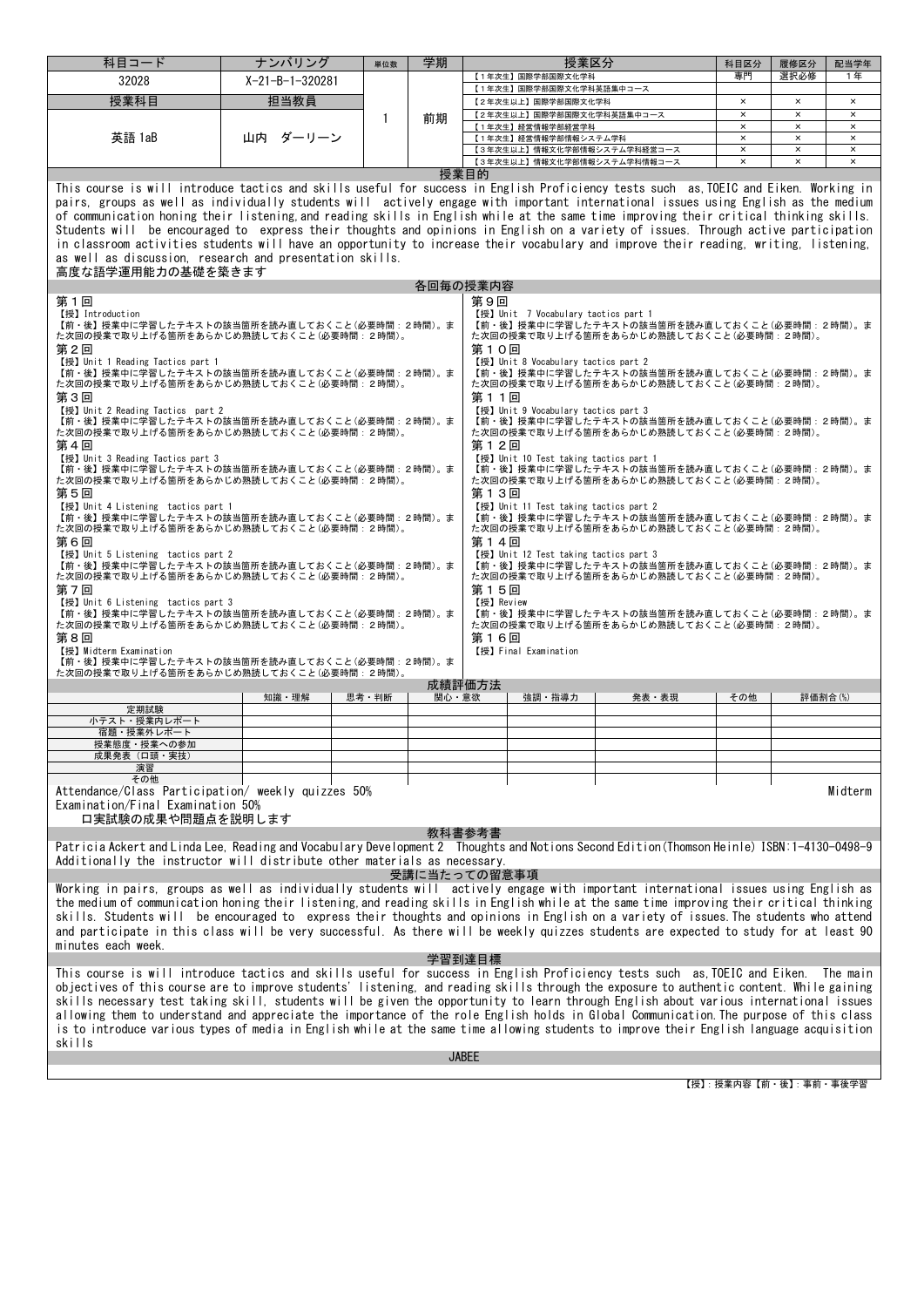| 科目コード                                                                                                                                                                                                                                                                                                                                                                                                                                                                                                                                                                                                                                                                                                                                                                                                                                                                                                                                                                                                                                                                                                                                                                                                                                                                                                                                                                                                  | ナンバリング            | 単位数             | 学期                       |                                                                       | 授業区分                                                                                                                                                                    |                                                                                                                                                                                                                | 科目区分                                                                                                                                                                                                                                                                                                                                                                       | 履修区分                                    | 配当学年                       |  |  |  |
|--------------------------------------------------------------------------------------------------------------------------------------------------------------------------------------------------------------------------------------------------------------------------------------------------------------------------------------------------------------------------------------------------------------------------------------------------------------------------------------------------------------------------------------------------------------------------------------------------------------------------------------------------------------------------------------------------------------------------------------------------------------------------------------------------------------------------------------------------------------------------------------------------------------------------------------------------------------------------------------------------------------------------------------------------------------------------------------------------------------------------------------------------------------------------------------------------------------------------------------------------------------------------------------------------------------------------------------------------------------------------------------------------------|-------------------|-----------------|--------------------------|-----------------------------------------------------------------------|-------------------------------------------------------------------------------------------------------------------------------------------------------------------------|----------------------------------------------------------------------------------------------------------------------------------------------------------------------------------------------------------------|----------------------------------------------------------------------------------------------------------------------------------------------------------------------------------------------------------------------------------------------------------------------------------------------------------------------------------------------------------------------------|-----------------------------------------|----------------------------|--|--|--|
| 32028                                                                                                                                                                                                                                                                                                                                                                                                                                                                                                                                                                                                                                                                                                                                                                                                                                                                                                                                                                                                                                                                                                                                                                                                                                                                                                                                                                                                  | $X-21-B-1-320281$ |                 |                          | 専門<br>選択必修<br>1年<br>【1年次生】国際学部国際文化学科<br>【1年次生】国際学部国際文化学科英語集中コース       |                                                                                                                                                                         |                                                                                                                                                                                                                |                                                                                                                                                                                                                                                                                                                                                                            |                                         |                            |  |  |  |
| 授業科目                                                                                                                                                                                                                                                                                                                                                                                                                                                                                                                                                                                                                                                                                                                                                                                                                                                                                                                                                                                                                                                                                                                                                                                                                                                                                                                                                                                                   | 担当教員              |                 |                          |                                                                       | 【2年次生以上】国際学部国際文化学科                                                                                                                                                      |                                                                                                                                                                                                                | $\times$                                                                                                                                                                                                                                                                                                                                                                   | $\times$                                | $\times$                   |  |  |  |
|                                                                                                                                                                                                                                                                                                                                                                                                                                                                                                                                                                                                                                                                                                                                                                                                                                                                                                                                                                                                                                                                                                                                                                                                                                                                                                                                                                                                        |                   | 1               | 前期                       |                                                                       | 【2年次生以上】国際学部国際文化学科英語集中コース                                                                                                                                               |                                                                                                                                                                                                                | $\boldsymbol{\mathsf{x}}$<br>$\times$                                                                                                                                                                                                                                                                                                                                      | $\boldsymbol{\times}$<br>$\pmb{\times}$ | $\times$<br>$\pmb{\times}$ |  |  |  |
| 英語 1aC                                                                                                                                                                                                                                                                                                                                                                                                                                                                                                                                                                                                                                                                                                                                                                                                                                                                                                                                                                                                                                                                                                                                                                                                                                                                                                                                                                                                 | 泰子<br>佐藤          |                 |                          |                                                                       | 【1年次生】経営情報学部経営学科<br>【1年次生】経営情報学部情報システム学科                                                                                                                                |                                                                                                                                                                                                                | ×                                                                                                                                                                                                                                                                                                                                                                          | $\pmb{\times}$                          | $\pmb{\times}$             |  |  |  |
|                                                                                                                                                                                                                                                                                                                                                                                                                                                                                                                                                                                                                                                                                                                                                                                                                                                                                                                                                                                                                                                                                                                                                                                                                                                                                                                                                                                                        |                   |                 |                          |                                                                       | 【3年次生以上】情報文化学部情報システム学科経営コース                                                                                                                                             |                                                                                                                                                                                                                | $\times$                                                                                                                                                                                                                                                                                                                                                                   | $\boldsymbol{\times}$                   | $\pmb{\times}$             |  |  |  |
|                                                                                                                                                                                                                                                                                                                                                                                                                                                                                                                                                                                                                                                                                                                                                                                                                                                                                                                                                                                                                                                                                                                                                                                                                                                                                                                                                                                                        |                   |                 |                          | 授業目的                                                                  | 【3年次生以上】情報文化学部情報システム学科情報コース                                                                                                                                             |                                                                                                                                                                                                                | $\pmb{\times}$                                                                                                                                                                                                                                                                                                                                                             | $\boldsymbol{\times}$                   | $\pmb{\times}$             |  |  |  |
| OVERVIEW & OBJECTIVES<br>Along with Reading 1 and Media English 1, Int'l Business Eng.1 is a core course in the Intensive English Program. This course is for<br>those students looking for useful techniques for Tourism English Proficiency Test and other English language tests. Needless to say,<br>students have to become able to study individually, not just in the classroom, in order to prepare for Tourism English Proficiency<br>Test/TOEIC/STEP (EIKEN). To that end, students are expected to develop reading, listening, and speaking skills, as well as learn how<br>to do so out of class.<br>This course also includes "Self-directed Learning" as a supplement to classroom learning. Through the course carried out as part of<br>this class, students also acquire the ability to take responsibility for their own studies. This experience in the course helps them<br>become proactive and autonomous language learners who are capable of effectively learning the foreign languages they choose as part of<br>basic education.<br>第1回<br>【授】 Introduction to course, text, and classroom management; self-introductions,<br>conversations<br>【前・後】Purchase the textbook / Start self-directed leaning / Read textbook lesson and<br>do the exercises<br>第2回<br>【授】 Unit 1 Transportation<br>【前·後】 Read textbook lesson and do the exercises / Review for Unit 1/Voab. Quiz |                   |                 |                          | 各回毎の授業内容<br>第9回<br>第10回                                               | 【授】 Unit 7 Dining in Japan ②                                                                                                                                            | 【授】Assessment & Feedback given formatively on the midterm test<br>【前·後】Read textbook lesson and do the exercises /Voab. Quiz<br>【前·後】 Read textbook lesson and do the exercises / Review for Unit 7/Voab. Quiz |                                                                                                                                                                                                                                                                                                                                                                            |                                         |                            |  |  |  |
| 第3回<br>【授】Unit 2 At a Check-in Counter (hotel)<br>【前·後】 Read textbook lesson and do the exercises / Review for Unit 2/Voab. Quiz<br>第4回<br>【授】 Unit 3 Facilities and Services (hotel)<br>【前·後】 Read textbook lesson and do the exercises / Review for Unit 3/Voab. Quiz<br>第5回<br>【授】Unit 4 Giving Directions<br>【前·後】 Read textbook lesson and do the exercises / Review for Unit 4/Voab. Quiz<br>第6回<br>【授】Unit 5 Recommending a Trip<br>【前·後】 Read textbook lesson and do the exercises / Review for Unit 5 Voab. Quiz<br>第7回<br>【授】Unit 6 Dining in Japan ①<br>$[\hat{m} \cdot \hat{\mathcal{E}}]$ Read textbook lesson and do the exercises / Review for Unit 6 /Voab. Quiz<br>第8回<br>【授】Mi-term test<br>【前·後】Get ready for the mid-term test                                                                                                                                                                                                                                                                                                                                                                                                                                                                                                                                                                                                                                                     |                   |                 |                          | 第11回<br>第12回<br>第13回<br>第14回<br>第15回<br>第16回<br>【授】Final test<br>test | 【授】Unit 8 Arranging a Tour<br>【授】 Unit 9 Staying at a Ryokan<br>【授】Unit 10 Culture Experience in Japan ①<br>【授】Unit 11 Culture Experience in Japan ②<br>【授】Presentation | 【前 · 後】 Prepare for presentation / Prepare for the final test<br>【前 · 後】 Prepare for presentation / Prepare for the final test                                                                                 | 【前·後】 Read textbook lesson and do the exercises / Review for Unit 8/Voab. Quiz<br>$[\hat{m} \cdot \hat{\mathcal{E}}]$ Read textbook lesson and do the exercises / Review for Unit 9/Voab. Quiz<br>【前·後】Read textbook lesson and do the exercises / Review for Unit 10/Voab. Quiz<br>【前·後】Get ready for the final test/Assessment & Feedback given formatively on the final |                                         |                            |  |  |  |
|                                                                                                                                                                                                                                                                                                                                                                                                                                                                                                                                                                                                                                                                                                                                                                                                                                                                                                                                                                                                                                                                                                                                                                                                                                                                                                                                                                                                        |                   |                 |                          | 成績評価方法                                                                |                                                                                                                                                                         |                                                                                                                                                                                                                |                                                                                                                                                                                                                                                                                                                                                                            |                                         |                            |  |  |  |
| 定期試験                                                                                                                                                                                                                                                                                                                                                                                                                                                                                                                                                                                                                                                                                                                                                                                                                                                                                                                                                                                                                                                                                                                                                                                                                                                                                                                                                                                                   | 知識・理解<br>⊚        | 思考・判断<br>⊚      | 関心・意欲<br>⊚               |                                                                       | 強調・指導力                                                                                                                                                                  | 発表・表現<br>⊚                                                                                                                                                                                                     | その他                                                                                                                                                                                                                                                                                                                                                                        | 評価割合(%)<br>30                           |                            |  |  |  |
| 小テスト・授業内レポート                                                                                                                                                                                                                                                                                                                                                                                                                                                                                                                                                                                                                                                                                                                                                                                                                                                                                                                                                                                                                                                                                                                                                                                                                                                                                                                                                                                           | ⊚                 | ⊚               | $^{\circ}$               |                                                                       |                                                                                                                                                                         | ⊚                                                                                                                                                                                                              |                                                                                                                                                                                                                                                                                                                                                                            | 15                                      |                            |  |  |  |
| 宿題・授業外レポート<br>授業態度・授業への参加                                                                                                                                                                                                                                                                                                                                                                                                                                                                                                                                                                                                                                                                                                                                                                                                                                                                                                                                                                                                                                                                                                                                                                                                                                                                                                                                                                              | $^{\circ}$<br>⊚   | $^{\circ}$<br>⊚ | $^{\circ}$<br>$^{\circ}$ |                                                                       | $^{\circ}$                                                                                                                                                              | ⊚<br>⊚                                                                                                                                                                                                         |                                                                                                                                                                                                                                                                                                                                                                            | 15<br>20                                |                            |  |  |  |
| 成果発表(口頭・実技)                                                                                                                                                                                                                                                                                                                                                                                                                                                                                                                                                                                                                                                                                                                                                                                                                                                                                                                                                                                                                                                                                                                                                                                                                                                                                                                                                                                            | $^{\circ}$        | ◎               | $^{\circ}$               |                                                                       |                                                                                                                                                                         | ◎                                                                                                                                                                                                              |                                                                                                                                                                                                                                                                                                                                                                            | 10                                      |                            |  |  |  |
| 演習<br>その他                                                                                                                                                                                                                                                                                                                                                                                                                                                                                                                                                                                                                                                                                                                                                                                                                                                                                                                                                                                                                                                                                                                                                                                                                                                                                                                                                                                              | ⊚                 | ⊚               | $\circledcirc$           |                                                                       |                                                                                                                                                                         | ⊚                                                                                                                                                                                                              |                                                                                                                                                                                                                                                                                                                                                                            | 10                                      |                            |  |  |  |
| Notes:<br>1) Please keep in mind that this is a 1-credit class that meets once a week. Accordingly, you will be expected to spend about 1.5-2 hours<br>a week outside of class to prepare assignments and reviews.<br>2) The syllabus and course calendar are subject to change.<br>3) The detailed information about a "Learning Portfolio" will be introduced in the first class<br>4) Interactive written comments between a student and a lecturer are listed on a FEEDBACK SHEET as part of the portfolio.<br>※As the additional criterion (10%), students who passed/got the following certificates: 2nd grade of EIKEN, or higher/600 points TOEIC,<br>or higher/2nd or 3rd grade of TOURISM ENGLISH PROFICIENCY TEST are added to the comprehensive evaluation.<br>教科書参考書<br>Required:                                                                                                                                                                                                                                                                                                                                                                                                                                                                                                                                                                                                         |                   |                 |                          |                                                                       |                                                                                                                                                                         |                                                                                                                                                                                                                |                                                                                                                                                                                                                                                                                                                                                                            |                                         |                            |  |  |  |
| 1. Uesugi, M., et al. (2018). Hospitality on the Scene. Tokyo: Kinseido.<br>X Students are provided with photocopiable materials for vocabulary & grammar quizzes.<br>XThey must bring to class a textbook. Evergreen that they used in BE.<br>受講に当たっての留意事項                                                                                                                                                                                                                                                                                                                                                                                                                                                                                                                                                                                                                                                                                                                                                                                                                                                                                                                                                                                                                                                                                                                                            |                   |                 |                          |                                                                       |                                                                                                                                                                         |                                                                                                                                                                                                                |                                                                                                                                                                                                                                                                                                                                                                            |                                         |                            |  |  |  |
| EXPECTATIONS:<br>Attendance is very important. Students must attend 90% of all classes. Only personal or family emergencies and medical care are recognized<br>as legitimate absences; otherwise, students are expected to attend classes. All the language courses at NUIS require students'<br>participation in every class. Therefore, late arrivals are not tolerated.<br>XOffice hours will be announced in the first class.<br>Prep courses for all of the tests including EIKEN (STEP), TOEIC; Tourism English Proficiency English will be given to all students in<br>this course. All of the students who have not taken/passed 2nd grade of EIKEN before should be required to pass it, and those who have<br>passed it before should be required to pass pre1st-grade or higher by the end of 2nd the semester.<br>EXPECTED WORK OUTSIDE OF CLASS:<br>1. To prepare for the listening comprehension and dictation tests on weekly basis<br>2. To complete weekly assignments<br>3. To review the lesson                                                                                                                                                                                                                                                                                                                                                                                     |                   |                 |                          |                                                                       |                                                                                                                                                                         | "2" late arrivals are equal to "1" absence.                                                                                                                                                                    |                                                                                                                                                                                                                                                                                                                                                                            |                                         |                            |  |  |  |
|                                                                                                                                                                                                                                                                                                                                                                                                                                                                                                                                                                                                                                                                                                                                                                                                                                                                                                                                                                                                                                                                                                                                                                                                                                                                                                                                                                                                        |                   |                 |                          | 学習到達目標                                                                |                                                                                                                                                                         |                                                                                                                                                                                                                |                                                                                                                                                                                                                                                                                                                                                                            |                                         |                            |  |  |  |
| On completion of this course, students should be able to:<br>1. become familiar with the format of the Tourism English Proficiency Test (TEPT), TOEIC; STEP                                                                                                                                                                                                                                                                                                                                                                                                                                                                                                                                                                                                                                                                                                                                                                                                                                                                                                                                                                                                                                                                                                                                                                                                                                            |                   |                 |                          |                                                                       |                                                                                                                                                                         |                                                                                                                                                                                                                |                                                                                                                                                                                                                                                                                                                                                                            |                                         |                            |  |  |  |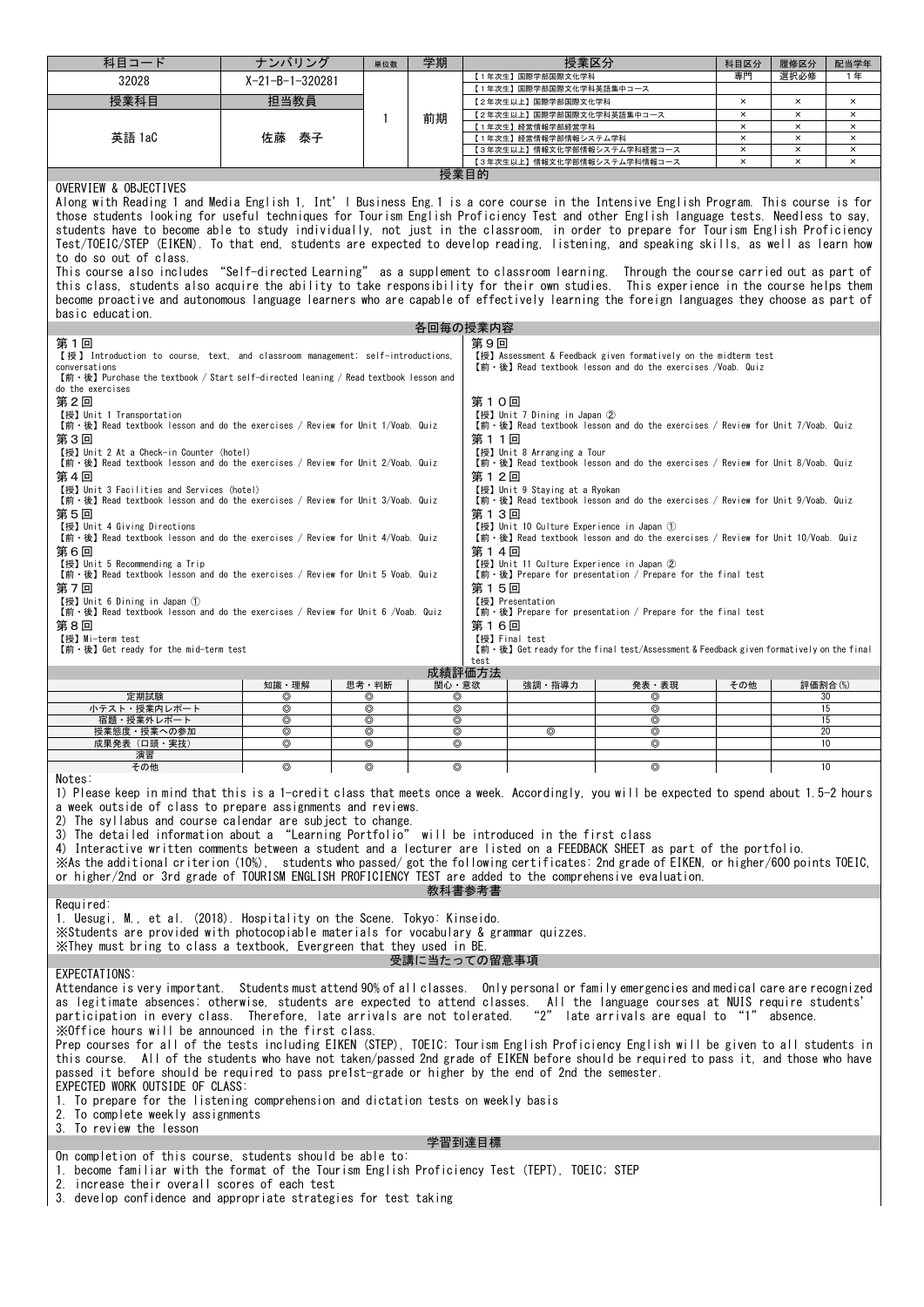4. develop language skills covered in each section of the tests

5. be able to approach each section of the tests with appropriate test taking strategies

6. use appropriate strategies to expand their vocabulary for the tests

7. submit a portfolio to the lecturer for assessment 8. pass / get the following certificates: 2nd grade of EIKEN, or higher/600 points TOEIC, or higher/2nd or 3rd grade of TOURISM ENGLISH PROFICIENCY TEST.

JABEE

【授】:授業内容【前・後】:事前・事後学習